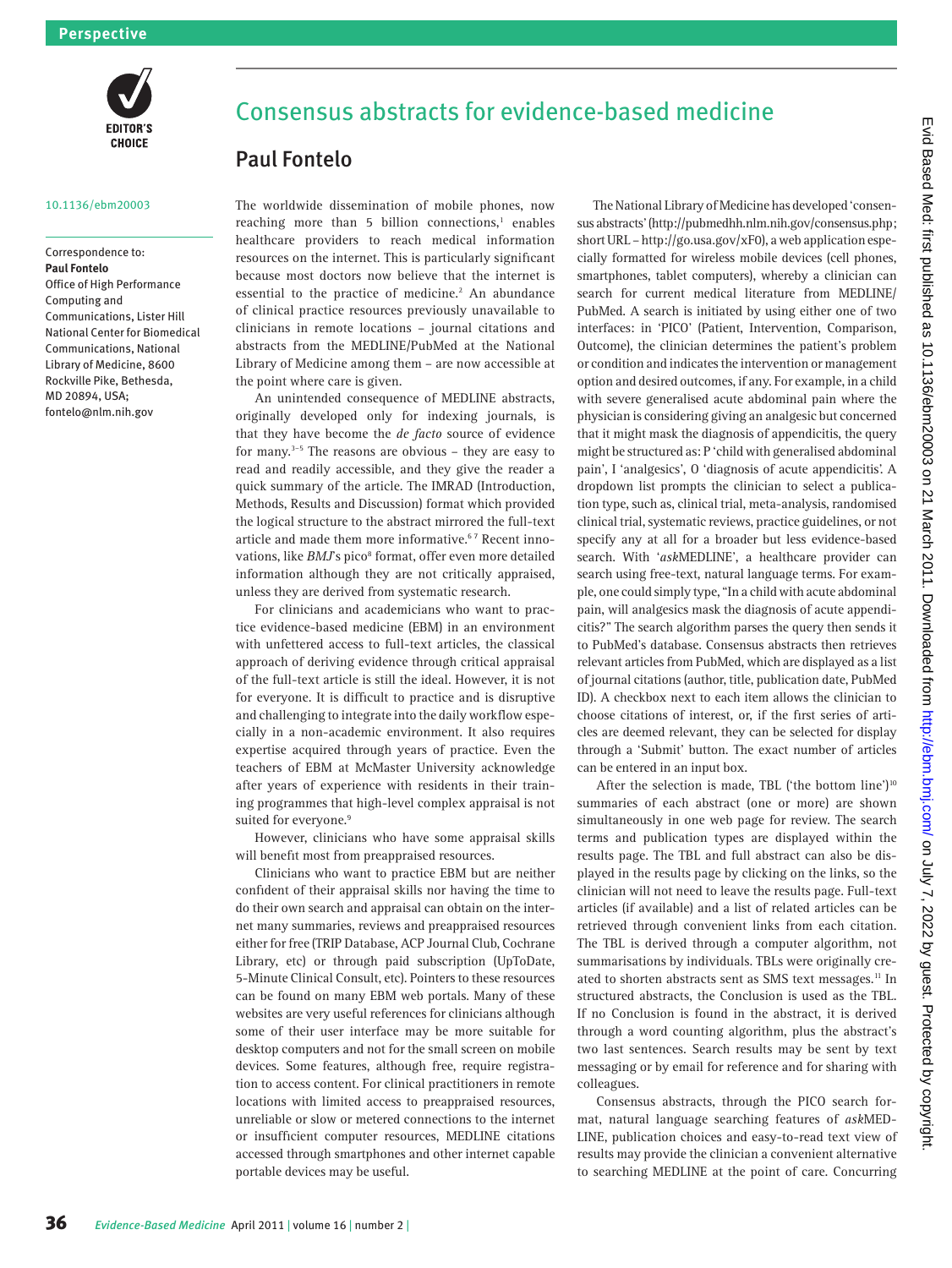abstracts from independently conducted randomised clinical studies and systematic research from meta-analysis and systematic reviews may enable the clinician to practice EBM while mobile.

Clinicians will still need some skill in making judicious use of consensus abstracts and in incorporating them in their management decisions. Often, these abstracts will not exactly mirror the patients they see, so medical acumen is still required to assess their applicability to their patients together with the patient's history and laboratory values. Abstract lengths are often limited by journals so these requirements will preclude full discussion of methods and results. They are also subject to authors' biases on what they might deem important. Drug dosage and interactions may not be available. This could be a challenge as the vast majority of queries will be about therapy. If dosage is not available, standard formularies could provide useful guides, and pharmacologic references will need to be consulted to learn more about adverse reactions and side effects. Many of them are available on the internet as well. Accuracy may be achieved further if all who are involved in the publication process – authors, reviewers and editors, do their utmost to ensure that the abstract is true to the full article.

Clinicians should also be aware that abstracts may not accurately represent the full-text article or may not even be a complete summary of the article. A review by Pitkin on the inaccuracy of data in six major journals showed that the discrepancies were "surprisingly large, ranging from 18–68%" although the errors discovered "were quite minor and not likely to cause serious misinterpretation." However, sometimes, they were found to be more serious.12 Journals have taken steps to improve the quality and accuracy of published abstracts. *JAMA*'s efforts to improve abstract quality using quality criteria to review and edit abstracts accepted for publication seemed to be effective.<sup>13</sup> Wong *et al*<sup>14</sup> compared 54 abstracts published in *BMJ*, *CMAJ* and *JAMA* in 1991–1992 (same abstracts reviewed by Tadio *et al*15 earlier) and in 2001–2002. They concluded that the abstracts from the three journals had 'superior quality scores'. Among several criteria evaluated, the most relevant to this discussion are the Intervention (criteria: information on intervention given, common names, description, duration) and the mean quality score of Conclusions (criteria: direct relation to purpose, consistency with results). They were found to be nearly 100% although the scores on the studies' limitations not being mentioned were poor. These inaccuracies, although mostly 'minor', emphasise the need to find multiple concurring abstracts from systematic studies or randomised controlled trials to support a clinical management plan. Clinicians should not base clinical decisions on just one abstract alone. For External on the material on the state of the state on the state of the state of the state of the state of the state of the state of the state of the state of the state of the state of the state of the state of the s

Consensus abstracts are probably best applied in confirming a clinician's management decision or as a guide to modifying one. In Sackett's study on the evidence cart, more than 50% of patient management decisions were confirmed or corrected by having access to information on the evidence cart.<sup>16</sup> The smartphone with its capabilities to connect to the internet in real-time and various stand-alone medical applications could now be the virtual evidence cart. The clinician with a preconceived management plan would therefore benefit most from consensus abstracts. At the very least, consensus abstracts can be a good starting point to pursue further research as links to full-text articles and related articles in MEDLINE are provided. It is probably best to avoid controversial topics, unless clinical necessity requires an immediate decision to be made.

The clinician could initiate a search for high-quality systematic studies (meta-analysis, systematic reviews) on the 'hierarchy of evidence' pyramid. If none is found, the search could progress down the evidence chain to randomised controlled trials or even lower in the evidence hierarchy. However, the search could also begin from less systematic research then up the evidence chain for confirmation or validation of randomised controlled trials, clinical trials and especially for less stringent research studies or reports. Consensus abstracts are designed, so the clinician could select abstracts of systematic reviews, meta-analysis, randomised controlled trials, practice guidelines and other publication types. The abstracts chosen to support or to modify a clinical decision, especially randomised controlled trials, should include sufficient detail (purpose, setting, population, methods, intervention, results and conclusion) to be useful.

Clinical evidence has to be accessible to be most useful – if it is not, clinicians will not use them even if the need is high.16 The more effort is required, the less likely it will be used. Smith<sup>17</sup> found that most doctors prefer their information to be electronic, portable, fast and easy to use. They want it to access an authoritative medical knowledge database and an electronic medical record. In consensus abstracts, convenient, current evidence from MEDLINE/PubMed that could be useful for making clinical decisions is available at the point of care to any clinician anywhere in the world, even in the most remote areas with meagre computer resources through a mobile phone. It is probably in these areas where the need for evidence is greatest. Together with the patient's history, laboratory tests and other synthesised evidence sources available on the internet, consensus abstracts could enable the remote care giver to practice evidence-based patient care. As one physician practicing in a remote clinic puts it, "the Internet allows me to go outside of my academic jail."

Research to see how often consensus abstracts of randomised controlled trials reach the same conclusion as systematic reviews or meta-analysis and to see how physicians would interpret consensus abstracts would be a major contribution to this area of EBM. A randomised controlled trial to evaluate its use with simulated cases might be an appropriate next step.

The views and opinions of the author expressed herein do not necessarily state or reflect those of the National Library of Medicine, National Institutes of Health or the US Department of Health and Human Services.

**Acknowledgements** This research was supported by the Intramural Research Program of the National Institutes of Health (NIH), National Library of Medicine (NLM) and Lister Hill National Center for Biomedical Communications (LHNCBC). Drs Alex Gavino, Alvin B Marcelo and Michael Muin provided helpful comments.

**Competing interests** None.